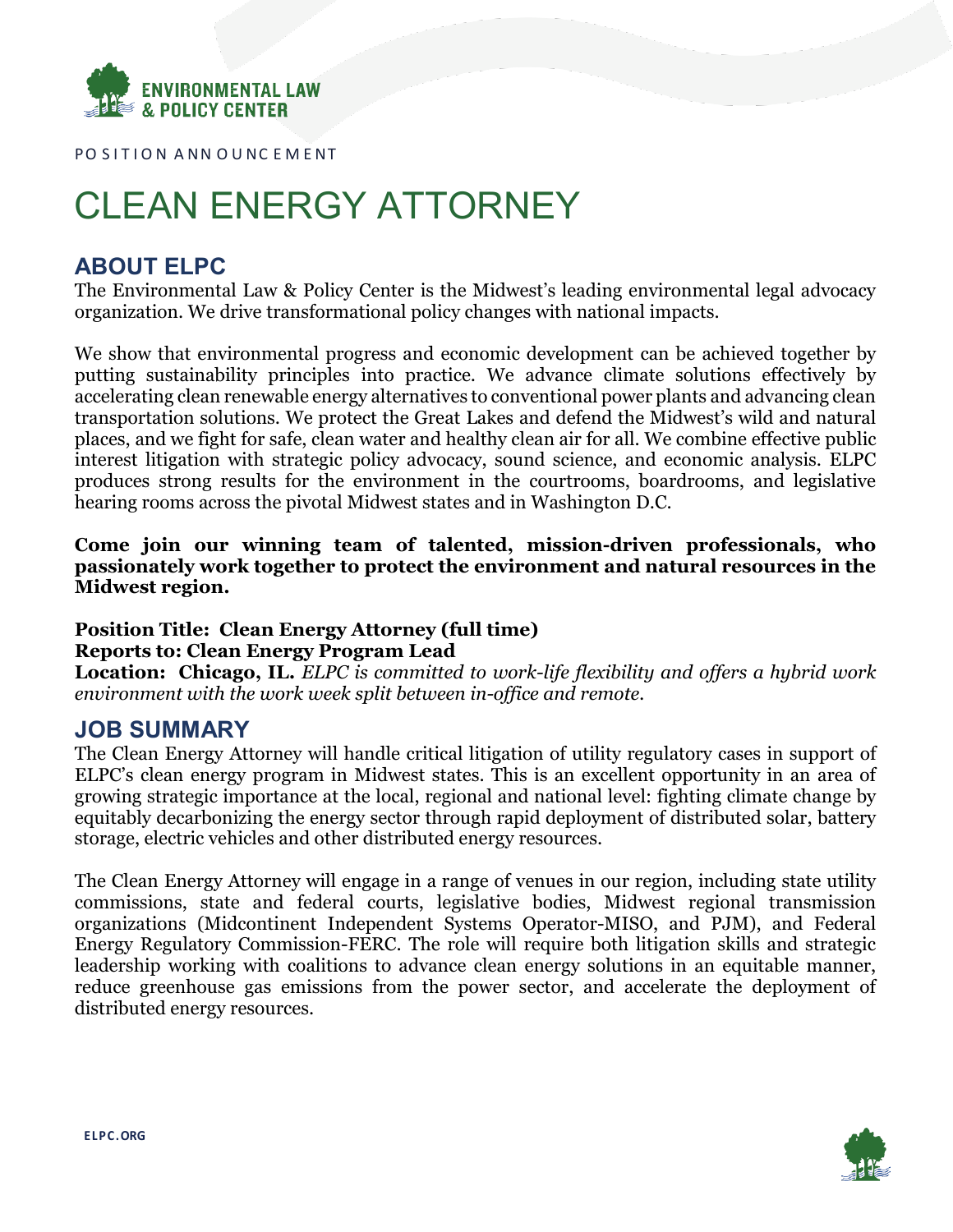

### **ESSENTIAL JOB FUNCTIONS:**

- Litigate a range of cases focused on electric and gas industry planning, distributed energy resource deployment, and equitable access to clean energy. Responsibilities will routinely include identifying key cases, developing and managing clients and client coalitions, working with experts to develop testimony, managing and coordinating discovery, cross examining witnesses, drafting briefs and making oral arguments, and managing associate attorney(s), among other litigation responsibilities.
- Work to execute multi-faceted clean energy policy campaigns, with assistance from other ELPC attorneys, communications experts, policy advocates, legislative advocates, and in coordination with colleagues from other regional and national advocacy organizations and industry representatives.
- Develop and refine strategic direction for ELPC's clean energy program, including assisting in fundraising to help the program grow.
- Other duties, as assigned.

# **EDUCATION AND EXPERIENCE**

Juris Doctor degree from a reputed law school

- 4+ years of relevant legal experience, with a strong background and demonstrated interest in clean energy policy and electric/gas utility regulation.
- 2+ years of administrative litigation experience before state utility commissions or similar regulatory bodies preferred.

## **Knowledge, Skills & Abilities:**

- Refined writing and persuasive oral advocacy abilities in both legal and non-legal settings.
- Excellent interpersonal skills including demonstrated ability to build productive relationships with clients, partners, experts, and governmental officials.
- Experience and comfortability working with technical experts including scientists, MBAs and policy and media specialists.
- Familiarity with strategic advocacy that involves media, legislative, economic and policy analysis and organizing approaches coordinated with legal advocacy.
- Proficiency in Microsoft suite, especially Word.
- Ability to operate independently as well as part of a geographically dispersed team, work on varying assignments as needed and manage multiple priorities with defined deadlines

## **Estimated Travel:**

• 10 - 20% domestictravel.

## **SALARY**

ELPC offers an attractive salary and benefits package, competitive to leading national environmental nonprofits.